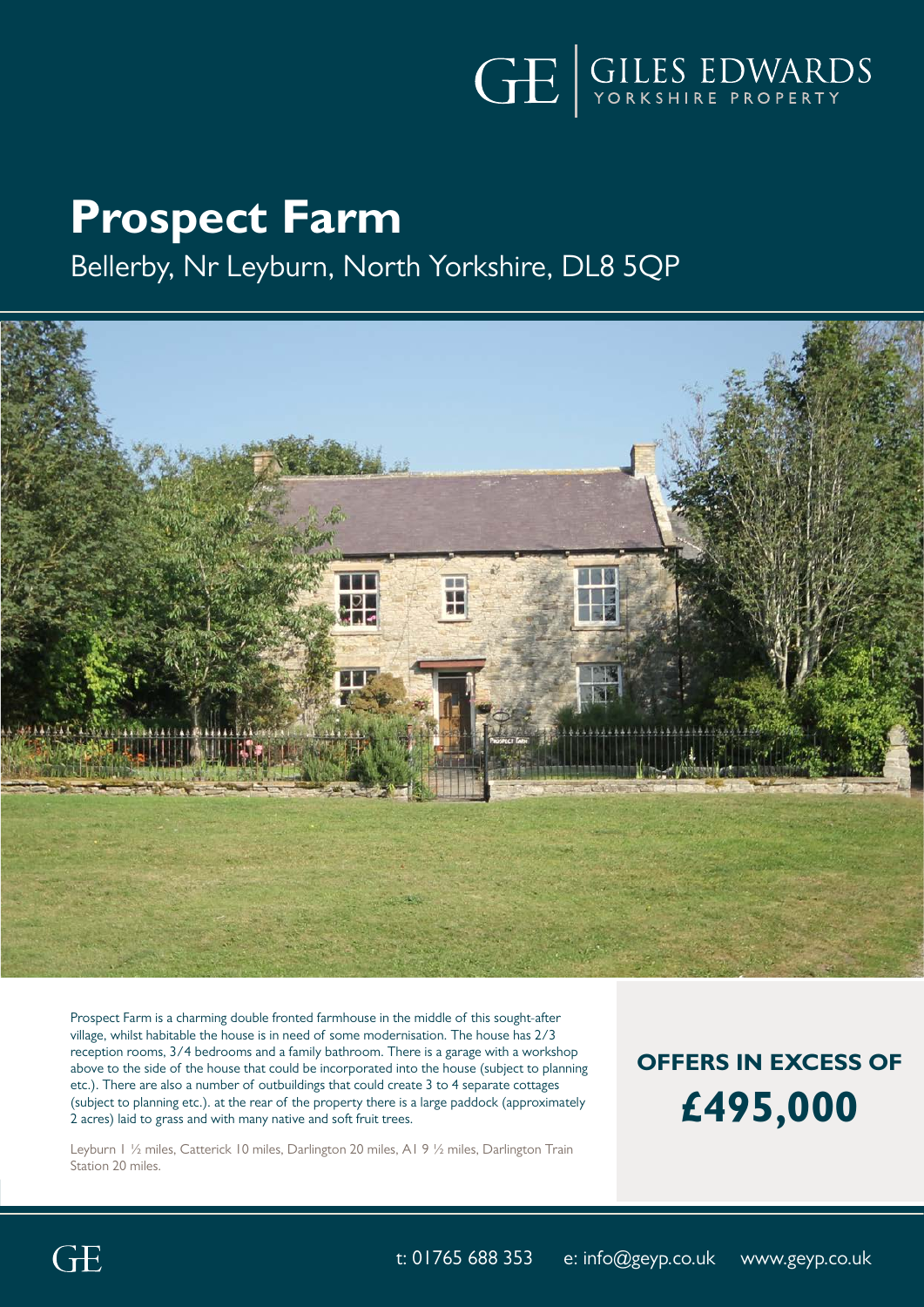

Prospect Farm has been in the same family for over 50 years. In that time it has been a wonderful family home but whilst habitable, is now in need of some modernisation. There are a number of stone of outbuildings at the rear of the property that could also (subject to planning) be converted into 3 to 4 holiday cottages or home work space. There is a pretty front garden with a small mill race/trout stream, good sized walled garden to the side of the house and large paddock of approximately 2 acres at the rear of the property.

#### Accommodation

Ground floor: - Hall, sitting room, dining room, kitchen/ breakfast room, office/bedroom 4, WC, boot room, rear porch and store.

First Floor: - 3 double bedrooms and a large bathroom. Garage with workshop above.

Outside store shed, greenhouse (in need of some repair). Large series of stone barns/outbuildings with series of garages behind.

#### Outside

The house is approached via a drive over a small Village Green and past the side of the house into the rear courtyard. There is a pretty cottage garden at the front of the house laid to lawn with borders, mature trees, bushes, flowers and mill race/trout stream. To the side of the house at the rear there is a walled

garden with a variety of soft fruit trees. There is also a short drive leading into a rear garage area and onto the rear of the property. The field (approximately 2 acres) at the rear is laid mainly to grass with an Orchard area in the middle and treelined at the side and rear. There is a tremendous biodiversity of wildlife and plantlife here as well as many different species of trees and shrubs.

#### Location

Prospect Farm sits on the Village Green and has a commanding south facing position in this sought-after village. Bellerby has a wonderful village pub, The Cross Keys, and a pretty Village church of St John the Evangelist. Mentioned in the Domesday Book, Bellerby was known as "Belgebi" which derives from Old Norse meaning Berg's farmstead or clearing. Bellerby has a wonderful farming community and is a mile and a half from the thriving Market Town of Leyburn characterised by its independent shops. Leyburn is a gateway town of The Yorkshire Dales National Park and has an abundance of pubs, restaurants and all sorts of shops for everyday life as well as a great doctor's surgery. Leyburn has a primary and secondary school with several private schools close by including Aysgarth, Queen Mary's and Sedbergh to name a few. The countryside around Bellerby is perfectly suited for walking and riding with many footpaths and bridleways. The River Ure is close by with excellent fishing and there are many historic places to visit.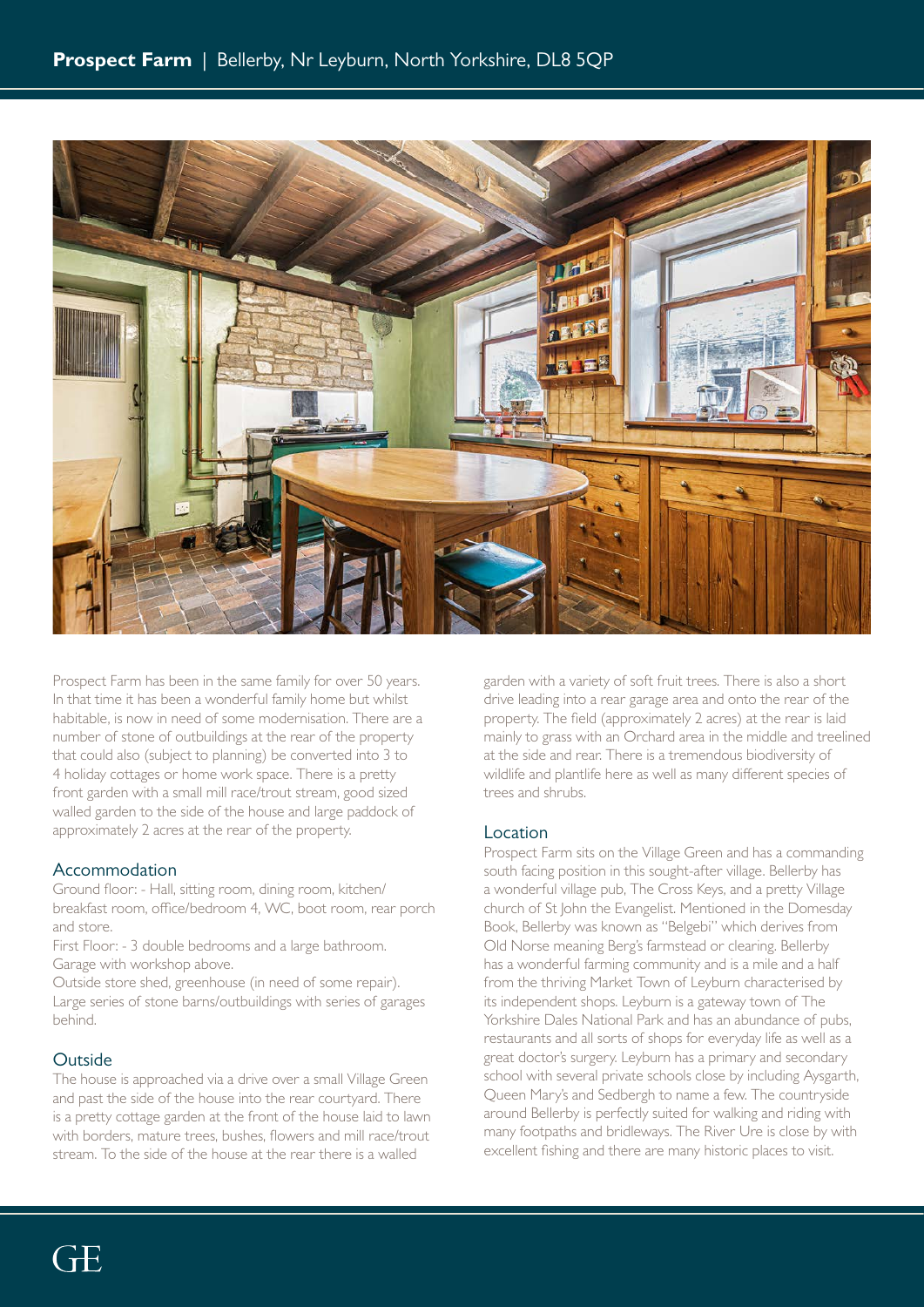





**Down**

**FIRST FLOOR**



### **FIRST FLOOR** FLOORPLANS



Figure , with RICS Produced in accordance with RICS Produced incorporation  $\mathcal{L}$ International Property Measurement Standards (IPMS2 Residential). © 2021.

**OUTBUILDING 3**